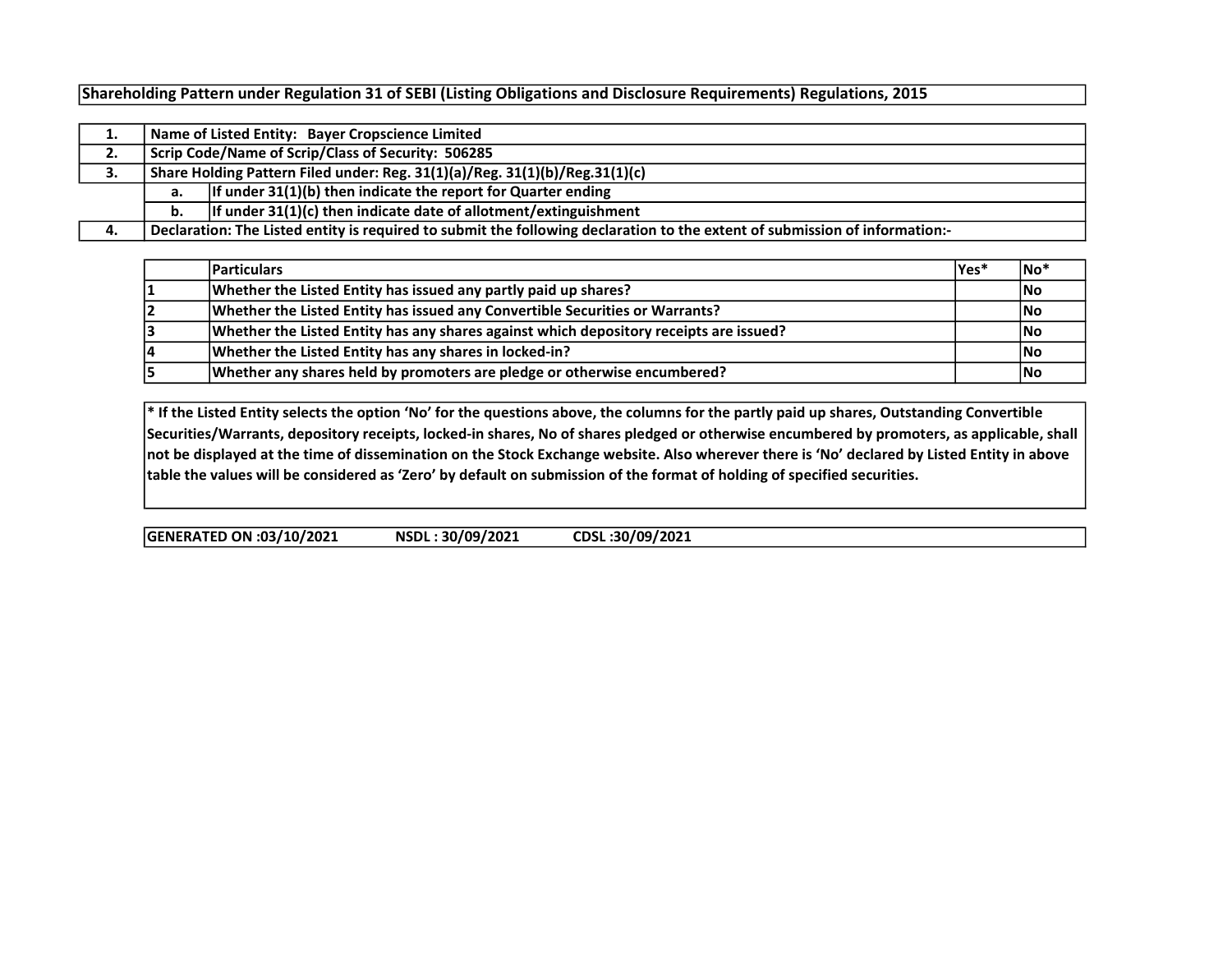## Bayer Cropscience Limited

Table I - Summary Statement holding of specified securities

|      |                                  |                  |                      | No. of  | No. of           |                     | Sharehold<br>ing as a %<br>of total<br>no. of | Number of Voting Rights held in each class<br>of securities |           |                     | ino. ot<br><b>Shares</b><br>Underlyin %<br>Outstandilfull | <b>Sharehor</b><br> diag, as a <br>assuming | shares                          | Number of Locked in otherwise |               | <b>Number of Shares</b><br>pledged or<br>lencumbered |                 |                 |
|------|----------------------------------|------------------|----------------------|---------|------------------|---------------------|-----------------------------------------------|-------------------------------------------------------------|-----------|---------------------|-----------------------------------------------------------|---------------------------------------------|---------------------------------|-------------------------------|---------------|------------------------------------------------------|-----------------|-----------------|
|      |                                  |                  | ∣No. of              | Partly  | shares           |                     | <b>shares</b>                                 |                                                             |           |                     | ng                                                        | conversio                                   |                                 |                               |               |                                                      | shares          |                 |
|      |                                  |                  | fully paid   paid-up |         | underlyin        |                     |                                               | (calculate   No of Voting Rights                            |           |                     | convertib   n of                                          |                                             |                                 | As a % of                     |               | As a % of held in                                    |                 |                 |
|      |                                  | Nos. of          | up equity equity     |         |                  | Total nos. d as per |                                               |                                                             |           |                     | Total as a lle                                            |                                             | l convertib                     |                               | total         |                                                      | total           | demateri        |
|      |                                  | sharehold shares |                      | Ishares | Depositor shares |                     | SCRR,                                         | Class eg:                                                   | Class eg: |                     | % of                                                      | securities lle                              |                                 |                               | <b>Shares</b> |                                                      | Shares          | alised          |
|      | Category Category of shareholder | ers              | held                 | held    | y Receipts held  |                     | 1957)                                         |                                                             |           | <b>Total</b>        | $(A+B+C)$                                                 |                                             | (including securities   No. (a) |                               | held(b)       | No. (a)                                              | held(b)         | form            |
|      | (II)                             | (III)            | (IV)                 | (V)     | (VI)             | $(VII) =$           | (VIII) As a                                   | (IX)                                                        |           |                     |                                                           | (XI)=                                       | (XII)                           |                               |               | (XIII)                                               | (XIV)           |                 |
| (A)  | Promoter & Promoter Group        |                  | 6 32102999           |         |                  | 032102999           |                                               | 71.4319 32102999                                            |           | 032102999           | 71.4319                                                   |                                             | 71.4319                         |                               | 0.0000        |                                                      |                 | 0.0000 32102999 |
| (B)  | Public                           |                  | 62315 12839093       |         |                  | 0 12839093          |                                               | 28.5681 12839093                                            |           | 012839093           | 28.5681                                                   |                                             | 28.5681                         |                               | 0.0000        | <b>NA</b>                                            |                 | NA 12545388     |
| (C)  | Non Promoter - Non Public        |                  |                      |         |                  |                     |                                               |                                                             |           |                     |                                                           |                                             |                                 |                               | 0.0000        | <b>NA</b>                                            | NA <sub>i</sub> |                 |
| (C1) | <b>Shares Underlying DRs</b>     |                  |                      |         |                  |                     | 0.0000                                        |                                                             |           |                     | 0.0000                                                    |                                             | 0.0000                          |                               | 0.0000        | <b>NA</b>                                            | <b>NA</b>       |                 |
| (C2) | Shares Held By Employee Trust    |                  |                      |         |                  |                     | 0.0000                                        |                                                             |           |                     | 0.0000                                                    |                                             | 0.0000                          |                               | 0.0000        | <b>NA</b>                                            | <b>NA</b>       |                 |
|      | Total                            |                  | 62321 44942092       |         |                  | 0 44942092          | 100.0000 44942092                             |                                                             |           | 0 44942092 100.0000 |                                                           |                                             | 100.0000                        |                               | 0.0000        |                                                      |                 | 0.0000 44648387 |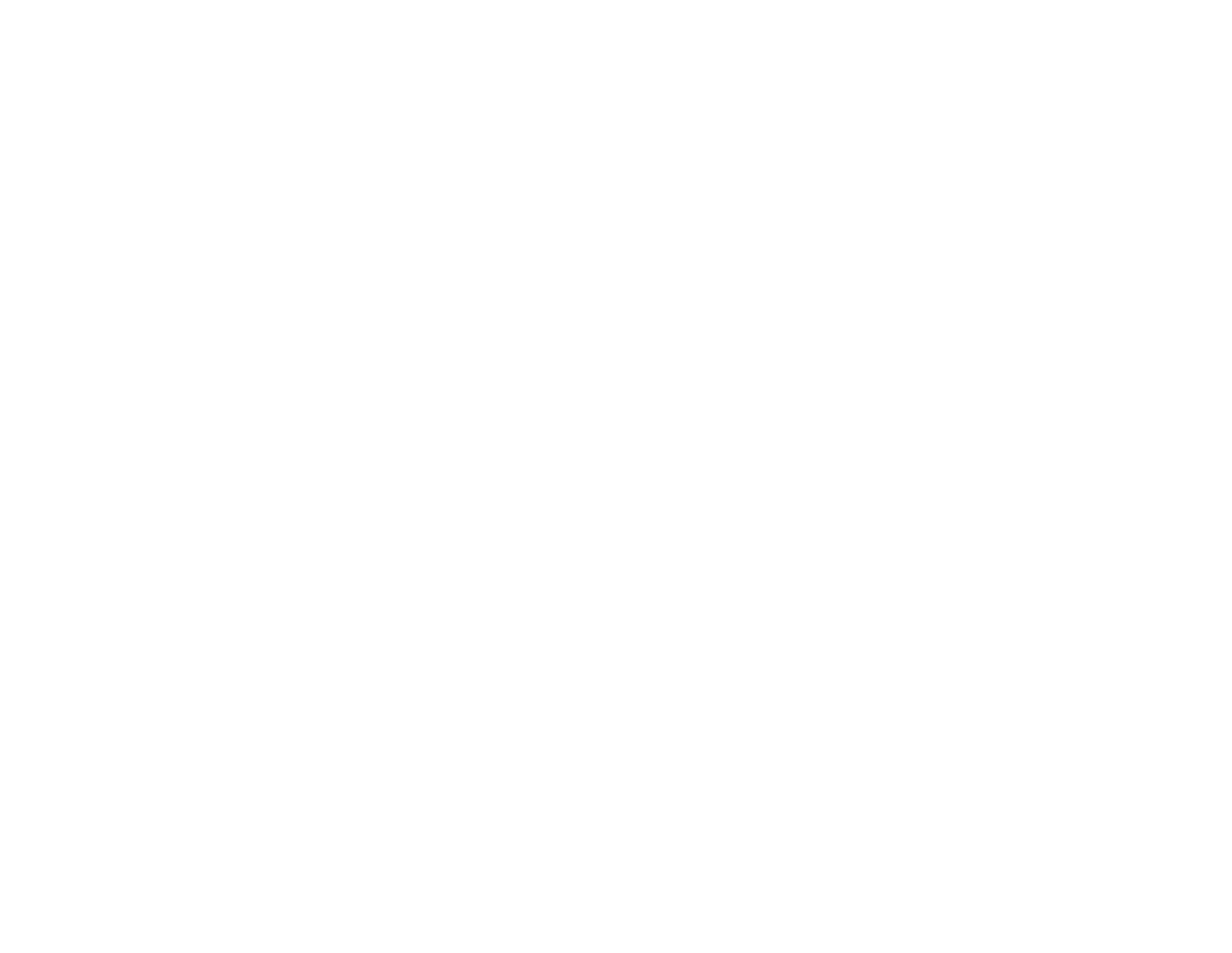|     | <b>Bayer Cropscience Limited</b>                                             |            |                          |              |              |                         |                  |             |                            |                                      |                  |            |                  |                               |        |                     |                         |               |           |
|-----|------------------------------------------------------------------------------|------------|--------------------------|--------------|--------------|-------------------------|------------------|-------------|----------------------------|--------------------------------------|------------------|------------|------------------|-------------------------------|--------|---------------------|-------------------------|---------------|-----------|
|     | Table III - Statement showing shareholding pattern of the Public shareholder |            |                          |              |              |                         |                  |             |                            |                                      |                  |            |                  |                               |        |                     |                         |               |           |
|     |                                                                              |            |                          |              |              |                         |                  |             |                            |                                      |                  |            |                  |                               |        |                     |                         |               |           |
|     |                                                                              |            |                          |              |              |                         |                  |             |                            |                                      |                  |            | NO. OT           | snareno                       |        |                     |                         |               |           |
|     |                                                                              |            |                          |              |              |                         |                  |             |                            |                                      |                  |            | <b>Shares</b>    | ding, as a                    |        |                     | <b>Number of Shares</b> |               |           |
|     |                                                                              |            |                          |              |              |                         |                  | Sharehol    |                            |                                      |                  |            | Underlyin %      |                               |        |                     | pledged or              |               |           |
|     |                                                                              |            |                          |              |              | No. of                  |                  | ding %      |                            | Number of Voting Rights held in each |                  |            |                  | assuming                      |        | Number of Locked in | otherwise               |               | Number    |
|     |                                                                              |            |                          |              |              | shares                  |                  |             | class of securities        |                                      |                  |            | Outstandi full   |                               | shares |                     | encumbered              |               |           |
|     |                                                                              |            |                          |              |              |                         |                  | calculate   |                            |                                      |                  |            |                  |                               |        |                     |                         |               | of equity |
|     |                                                                              |            |                          | No. of       | Partly       | underlyin               |                  | d as per    |                            |                                      |                  |            | ng               | conversio                     |        |                     |                         |               | shares    |
|     |                                                                              |            |                          | fully paid   | paid-up      |                         |                  | SCRR,       | <b>No of Voting Rights</b> |                                      |                  |            | convertib   n of |                               |        | As a % of           |                         | As a % of     | held in   |
|     |                                                                              |            | Nos. of                  | up equity    | equity       | Depositor Total no:     |                  | 1957 As a   |                            |                                      |                  | Total as a | le               | convertib                     |        | total               |                         | total         | demateri  |
|     |                                                                              |            | sharehold shares         |              | shares       |                         | shares           | % of        | Class eg:   Class eg:      |                                      |                  | % of       | securities le    |                               |        | <b>Shares</b>       |                         | <b>Shares</b> | alised    |
|     | Category & Name of the shareholders                                          | PAN        | ers                      | held         | held         | Receipts                | held             | (A+B+C2)    |                            |                                      | <b>Total</b>     | $(A+B+C)$  |                  | (including securities No. (a) |        | held(b)             | No. (a)                 | held(b)       | form      |
|     | (1)                                                                          | (II)       | (III)                    | (IV)         | (V)          | (VI)                    | $(VII) =$        | (VIII) As a |                            |                                      | (IX)             |            | (X)              | $(XI) =$                      |        | (XII)               |                         | (XIII)        | (XIV)     |
|     | Institutions                                                                 |            |                          |              |              |                         |                  |             |                            |                                      |                  |            |                  |                               |        |                     |                         |               |           |
|     |                                                                              |            |                          |              |              | 0                       |                  |             |                            |                                      |                  |            |                  |                               |        |                     |                         |               |           |
| (a) | <b>Mutual Fund</b>                                                           |            | 16                       | 4066998      |              |                         | 4066998          | 9.0494      | 4066998                    | ١o                                   | 4066998          | 9.0494     | 0                | 9.0494                        |        | 0.0000              | <b>NA</b>               | <b>NA</b>     | 4066465   |
|     | Aditya Birla Sun Life Trustee Private Limited A/C A AAATB0102C               |            |                          | 2583806      |              | $\Omega$                | 2583806          | 5.7492      | 2583806                    | I٥                                   | 2583806          | 5.7492     | $\Omega$         | 5.7492                        |        | 0.0000              | <b>NA</b>               | <b>NA</b>     | 2583806   |
|     | And T Mutual Fund Trustee Ltd-L And T Mid Cap AAATC4460E                     |            |                          | 489600       |              | O                       | 489600           | 1.0894      | 489600                     | I٥                                   | 489600           | 1.0894     | $\Omega$         | 1.0894                        |        | 0.0000              | <b>NA</b>               | NA            | 489600    |
| (b) | <b>Venture Capital Funds</b>                                                 |            | ١o                       | $\Omega$     | <b>n</b>     | O                       | I٥               | 0.0000      | 0                          | ١o                                   | n                | 0.0000     | l٥               | 0.0000                        | O      | 0.0000              | <b>NA</b>               | <b>NA</b>     | n.        |
| (c) | <b>Alternate Investment Funds</b>                                            |            | l٦                       | 17189        | n            | $\overline{0}$          | 17189            | 0.0382      | 17189                      | ١o                                   | 17189            | 0.0382     | <sup>0</sup>     | 0.0382                        |        | 0.0000              | <b>NA</b>               | <b>NA</b>     | 17189     |
| (d) | <b>Foreign Venture Capital Investors</b>                                     |            | ١n                       |              |              | 0                       | I٥               | 0.0000      |                            | ١o                                   |                  | 0.0000     | n                | 0.0000                        |        | 0.0000              | NΑ                      | NA            | U         |
| (e) | Foreign Portfolio Investor                                                   |            | 120                      | 1372886      | $\mathbf 0$  | $\overline{\mathbf{0}}$ | 1372886          | 3.0548      | 1372886                    | lo                                   | 1372886          | 3.0548     | O                | 3.0548                        | O      | 0.0000              | <b>NA</b>               | <b>NA</b>     | 1372386   |
|     | <b>Financial Institutions / Banks</b>                                        |            | q                        | 11437        |              | $\Omega$                | 11437            | 0.0254      | 11437                      | ١o                                   | 11437            | 0.0254     | n                | 0.0254                        |        | 0.0000              | <b>NA</b>               | <b>NA</b>     | 8257      |
| (f) |                                                                              |            |                          |              |              |                         |                  |             |                            |                                      |                  |            |                  |                               |        |                     |                         |               |           |
| (g) | <b>Insurance Companies</b>                                                   |            | 12                       | 1400666      |              | 0                       | 1400666          | 3.1166      | 1400666                    | lo                                   | 1400666          | 3.1166     | I٥               | 3.1166                        |        | 0.0000              | <b>NA</b>               | <b>NA</b>     | 1400566   |
|     | Hdfc Life Insurance Company Limited                                          | AAACH8755L |                          | 581409       |              | $\Omega$                | 581409           | 1.2937      | 581409                     | l٥                                   | 581409           | 1.2937     | $\Omega$         | 1.2937                        |        | 0.0000              | <b>NA</b>               | NA            | 581409    |
| (h) | <b>Provident Funds/ Pension Funds</b>                                        |            | ١n                       |              |              | $\Omega$                | I٥               | 0.0000      | U                          | 10                                   |                  | 0.0000     | n                | 0.0000                        |        | 0.0000              | <b>NA</b>               | <b>NA</b>     |           |
| (i) | Any Other (Specify)                                                          |            | $\overline{1}$           | 133          | O            | O                       | 133              | 0.0003      | 133                        | ١o                                   | 133              | 0.0003     | 0                | 0.0003                        |        | 0.0000              | <b>NA</b>               | <b>NA</b>     | 0         |
|     | <b>Foreign Bank</b>                                                          |            |                          | 133          | $\Omega$     | 0                       | 133              | 0.0003      | 133                        | l٥                                   | 133              | 0.0003     |                  | 0.0003                        |        | 0.0000              | <b>NA</b>               | <b>NA</b>     |           |
|     | Sub Total (B)(1)                                                             |            | 161                      | 6869309      |              | <sup>0</sup>            | 6869309          | 15.2848     | 6869309                    | 10                                   | 6869309          | 15.2848    | O                | 15.2848                       |        | 0.0000              | <b>NA</b>               | <b>NA</b>     | 6864863   |
|     | Central Government/ State Government(s)/                                     |            |                          |              |              |                         |                  |             |                            |                                      |                  |            |                  |                               |        |                     |                         |               |           |
|     | <b>President of India</b>                                                    |            |                          |              |              |                         |                  |             |                            |                                      |                  |            |                  |                               |        |                     |                         |               |           |
|     |                                                                              |            |                          |              |              |                         |                  |             |                            |                                      |                  |            |                  |                               |        |                     |                         |               |           |
|     | Central Government / State Government(s)                                     |            |                          | 311          |              | 0                       | 311              | 0.0007      | 311                        | I٥                                   | 311              | 0.0007     | 0                | 0.0007                        |        | 0.0000              | <b>NA</b>               | <b>NA</b>     | 311       |
|     | Sub Total (B)(2)                                                             |            | 1                        | 311          | l٥           | o                       | 311              | 0.0007      | 311                        | I٥                                   | 311              | 0.0007     | $\Omega$         | 0.0007                        | ۱n     | 0.0000              | <b>NA</b>               | <b>NA</b>     | 311       |
|     | <b>Non-Institutions</b>                                                      |            |                          |              |              |                         |                  |             |                            |                                      |                  |            |                  |                               |        |                     |                         |               |           |
| (a) | <b>Individuals</b>                                                           |            |                          | <sup>0</sup> |              |                         |                  |             |                            |                                      |                  |            |                  |                               |        |                     | <b>NA</b>               | <b>NA</b>     |           |
|     | . Individual shareholders holding nominal share                              |            |                          |              |              |                         |                  |             |                            |                                      |                  |            |                  |                               |        |                     |                         |               |           |
|     | capital up to Rs. 2 lakhs.                                                   |            | 57002                    | 3474688      |              |                         | 3474688          | 7.7315      | 3474688                    |                                      | 3474688          | 7.7315     |                  | 7.7315                        |        | 0.0000              | NA                      | NΑ            | 3216104   |
|     | ii. Individual shareholders holding nominal                                  |            |                          |              |              |                         |                  |             |                            |                                      |                  |            |                  |                               |        |                     |                         |               |           |
|     | share capital in excess of Rs. 2 lakhs.                                      |            |                          | 433545       | 0            | 0                       | 433545           | 0.9647      | 433545                     | ١o                                   | 433545           | 0.9647     | 0                | 0.9647                        | ٥      | 0.0000              | <b>NA</b>               | <b>NA</b>     | 406385    |
| (b) | <b>NBFCs registered with RBI</b>                                             |            | $\overline{\phantom{a}}$ | 5680         |              | $\Omega$                | 5680             | 0.0126      | 5680                       | 10                                   | 5680             | 0.0126     | 0                | 0.0126                        |        | 0.0000              | <b>NA</b>               | <b>NA</b>     | 5680      |
|     |                                                                              |            | ١o                       | <sup>0</sup> | n            | 0                       | I٥               | 0.0000      | O                          | ١o                                   | l٥               | 0.0000     | O                | 0.0000                        | ۱n     | 0.0000              | <b>NA</b>               | <b>NA</b>     | 0         |
|     | <b>Trust Employee</b>                                                        |            |                          |              |              |                         |                  |             |                            |                                      |                  |            |                  |                               |        |                     |                         |               |           |
|     | <b>Overseas Depositories (holding DRs) (balancing</b>                        |            |                          |              |              |                         |                  |             |                            |                                      |                  |            |                  |                               |        |                     |                         |               |           |
| (d) | figure)                                                                      |            | ١n                       |              |              | O                       |                  | 0.0000      |                            | l٨                                   |                  | 0.0000     | n                | 0.0000                        | ۱n     | 0.0000              | NA                      | <b>ΝA</b>     |           |
| (c) | Any Other (Specify)                                                          |            | 5142                     | 2055560      | $\mathbf{0}$ | 0                       | 2055560          | 4.5738      | 2055560                    | ١o                                   | 2055560          | 4.5738     | O                | 4.5738                        | ١o     | 0.0000              | <b>NA</b>               | <b>NA</b>     | 2052045   |
|     | <b>IEPF</b>                                                                  |            |                          | 104222       |              | 0                       | 104222           | 0.2319      | 104222                     | ١o                                   | 104222           | 0.2319     | n                | 0.2319                        |        | 0.0000              | <b>NA</b>               | <b>NA</b>     | 104222    |
|     | <b>Trusts</b>                                                                |            | 11                       | 2099         | O            | 0                       | 2099             | 0.0047      | 2099                       | 10                                   | 2099             | 0.0047     | 0                | 0.0047                        |        | 0.0000              | <b>NA</b>               | <b>NA</b>     | 2099      |
|     | <b>Foreign Nationals</b>                                                     |            |                          | 33           |              | 0                       | 33               | 0.0001      | 33                         | ١o                                   | 33               | 0.0001     | I٥               | 0.0001                        |        | 0.0000              | <b>NA</b>               | <b>NA</b>     | 33        |
|     | <b>Hindu Undivided Family</b>                                                |            | 1763                     | 372286       |              | <sup>0</sup>            | 372286           | 0.8284      | 372286                     | ١o                                   | 372286           | 0.8284     | <b>n</b>         | 0.8284                        |        | 0.0000              | <b>NA</b>               | <b>NA</b>     | 372286    |
|     | Non Resident Indians (Non Repat)                                             |            | 933                      | 243959       |              | 0                       | 243959           | 0.5428      | 243959                     | ١o                                   | 243959           | 0.5428     | 0                | 0.5428                        |        | 0.0000              | <b>NA</b>               | <b>NA</b>     | 242738    |
|     |                                                                              |            |                          |              | O            | ۱o                      | 533              |             | 533                        |                                      | 533              |            | O                |                               |        |                     | <b>NA</b>               | <b>NA</b>     | 533       |
|     | <b>Other Directors / Relatives</b>                                           |            |                          | 533          |              |                         |                  | 0.0012      |                            | ١o                                   |                  | 0.0012     |                  | 0.0012                        |        | 0.0000              |                         |               |           |
|     | Non Resident Indians (Repat)                                                 |            | 1541                     | 82783        | n            | 0                       | 82783            | 0.1842      | 82783                      | 10                                   | 82783            | 0.1842     | 0                | 0.1842                        |        | 0.0000              | <b>NA</b>               | <b>NA</b>     | 82773     |
|     | <b>Body Corp-Ltd Liability Partnership</b>                                   |            | 41                       | 14564        | <b>n</b>     | 0                       | 14564            | 0.0324      | 14564                      | I٥                                   | 14564            | 0.0324     | O                | 0.0324                        |        | 0.0000              | <b>NA</b>               | <b>NA</b>     | 14564     |
|     | <b>Clearing Member</b>                                                       |            | 63                       | 6119         | l٥           | ۱o                      | 6119             | 0.0136      | 6119                       | ١o                                   | 6119             | 0.0136     | I٥               | 0.0136                        |        | 0.0000              | <b>NA</b>               | <b>NA</b>     | 6119      |
|     | <b>Bodies Corporate</b>                                                      |            | 787                      | 1228962      |              | 0                       | 1228962          | 2.7345      | 1228962                    | ١o                                   | 1228962          | 2.7345     | 0                | 2.7345                        |        | 0.0000              | <b>NA</b>               | <b>NA</b>     | 1226678   |
|     | Indian Syntans Investments Private Limited                                   | AAACI1775K |                          | 469185       |              | $\Omega$                | 469185           | 1.0440      | 469185                     |                                      | 469185           | 1.0440     |                  | 1.0440                        |        | 0.0000              | NΑ                      | NA            | 469185    |
|     | Sub Total (B)(3)                                                             |            | 62153                    | 5969473      | n            | O                       | 5969473          | 13.2826     | 5969473                    | 10                                   | 5969473          | 13.2826    | n                | 13.2826                       |        | 0.0000              | <b>NA</b>               | <b>NA</b>     | 5680214   |
|     | <b>Total Public Shareholding (B)=</b>                                        |            |                          |              |              |                         |                  |             |                            |                                      |                  |            |                  |                               |        |                     |                         |               |           |
|     | $(B)(1)+(B)(2)+(B)(3)$                                                       |            | 62315                    | 12839093 0   |              | 0                       | 12839093 28.5681 |             | 12839093 O                 |                                      | 12839093 28.5681 |            |                  | 28.5681                       | ۱n     | 0.0000              | <b>NA</b>               | <b>NA</b>     | 12545388  |
|     |                                                                              |            |                          |              |              |                         |                  |             |                            |                                      |                  |            |                  |                               |        |                     |                         |               |           |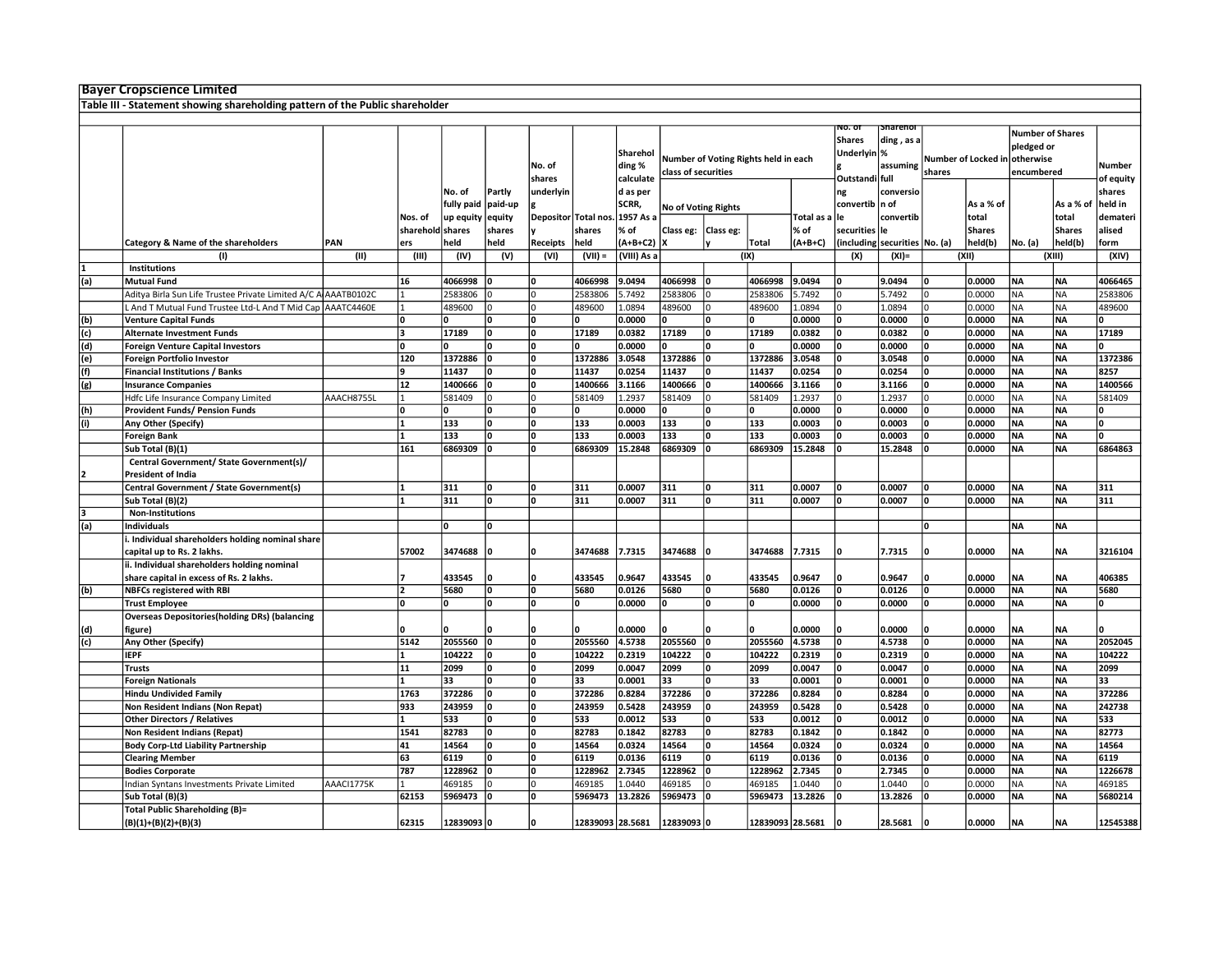Details of the shareholders acting as persons in Concert including their Shareholding (No. and %):

No. of shareholders

Details of Shares which remain unclaimed may be given hear along with details such as number of shareholders, outstanding shares held in demat/unclaimed suspense account, voting rights which are frozen etc.

## Note :

(1) PAN would not be displayed on website of Stock Exchange(s).

(2) The above format needs to disclose name of all holders holding more than 1% of total number of shares

(3) W.r.t. the information pertaining to Depository Receipts, the same may be disclosed in the respective columns to the extent information available and the balance to be disclosed as held by custodian.